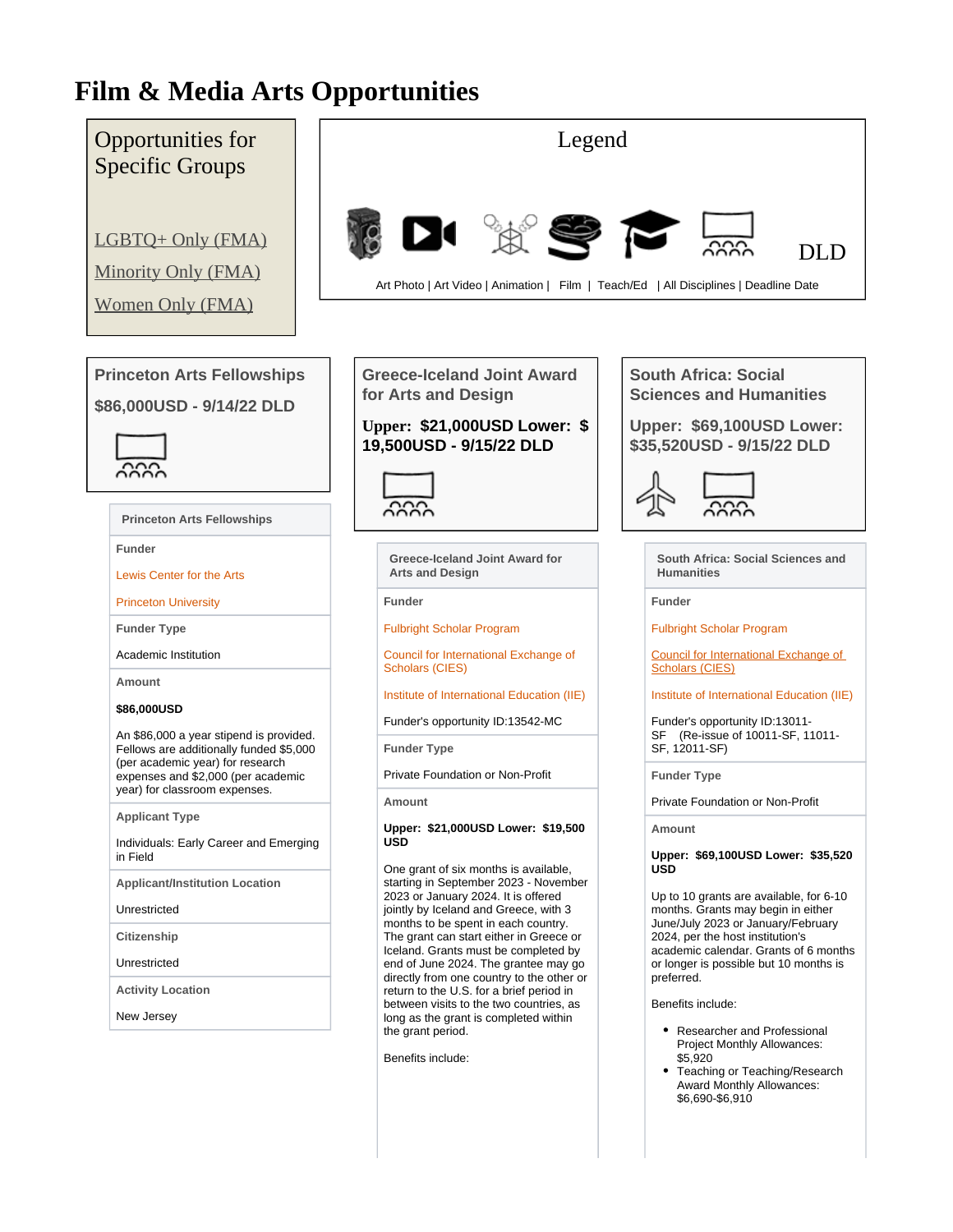#### **Abstract**

Princeton Arts Fellowships, funded in part by The Andrew W. Mellon Foundation, David E. Kelley Society of Fellows in the Arts, and the Maurice R. Greenberg Scholarship Fund, will be awarded to artists whose achievements have been recognized as demonstrating extraordinary promise in any area of artistic practice and teaching.

Princeton Arts Fellows spend two consecutive academic years (September 1-July 1) at Princeton University and formal teaching is expected. The normal work assignment will be to teach one course each semester subject to approval by the Dean of the Faculty, but fellows may be asked to take on an artistic assignment in lieu of a class, such as directing a play or creating a dance with students. Although the teaching load is light, our expectation is that Fellows will be full and active members of our community, committed to frequent and engaged interactions with students during the academic year.

Fellowships are not intended to fund work leading to an advanced degree.

## **Eligibility**

Applicants should be early career composers, conductors, musicians, choreographers, visual artists, filmmakers, poets, novelists, playwrights, designers, directors and performance artists–this list is not meant to be exhaustive–who would find it beneficial to spend two years teaching and working in an artistically vibrant university community.

One need not be a U.S. citizen to apply. Holders of Ph.D. degrees from Princeton are not eligible to apply.

Applicants can only apply for the Princeton Arts Fellowship twice in a lifetime.

[http://arts.princeton.edu/fellowships](http://arts.princeton.edu/fellowships/princeton-arts-fellowship/) [/princeton-arts-fellowship/](http://arts.princeton.edu/fellowships/princeton-arts-fellowship/)

**Taiwan: Arts, Education, Humanities, Professional Fields and Social Sciences**

**Upper: \$900,000TWD (~\$30,000USD)** 

**Lower: \$414,000TWD (~\$14,000USD)**



#### Award Allowances

- In Iceland: \$4,000 per month or \$4,500 per month for grantees with a dependent or dependents, payable monthly. A dependent must stay in Iceland for at least 80% of the grant period to be eligible for a dependent supplement. The grant is denominated in U.S. dollars but paid in Icelandic krona (ISK), according to the current exchange rate. The grant is intended to cover living costs in Iceland.
- No separate housing allowance provided. Grantees are responsible for arranging their own housing, but the host institution is expected to assist the grantee in finding housing and settling in. Some hosts institutions may in some instances be able to offer oncampus housing.
- In Greece: \$2,500 per month. The base stipend amount will be increased by 150 US Dollars per accompanying dependent (up to two dependents). Dependents must remain in Greece for at least 80% of the grant period to be eligible for a dependent supplement. A one-time settling-in allowance at \$1,200 and allowances for extra luggage up to \$200 (grantee only), for Greek lessons up to \$450 (grantee only) and books and research materials up to \$350 (grantee only).
- Estimated Travel and Relocation Allowance for Grantee
	- Iceland: Travel allowance is \$1,500 for the grantee only, payable with the first grant payment. Baggage allowance is \$400, payable at the end of the grant period. All allowances are denominated in U.S. dollars but paid in ISK, according to the current exchange rate.
	- Greece: A one-time airfare allowance for travel between the USA, Iceland, Greece and return flight to the USA: up to \$1,500 for the scholar plus up to \$1,000 for one dependent. Travel details must first be approved by Fulbright Greece before flights are finalized. Airfare must be round-trip originating and ending in the USA with a connecting flight between Iceland and Greece or Greece and Iceland (depending on first receiving country). Airfare must be booked in time to span the entire grant period in both countries. Penalty fee coverage for flight rescheduling is not possible.
- Estimated Travel and Relocation Allowance for Grantee
	- Round-trip, economy-class, international travel arranged by travel agent designated by IIE, for scholar and up to two accompanying dependents. An allowance of \$1,850 will be provided to cover the costs associated with relocation and excess baggage.
- Estimated Book and Research Allowance
	- \$1,000 books and educational materials allowance for teaching and teaching/research grants; should be donated to the host institution (or other entity) upon grantee's departure. (For Teaching and Teaching/Research grants only.) \$3,000 research allowance for Research Awards only.
- Additional Dependent Benefits Dependents must accompany the grantee for at least 80% of the period abroad and a minimum of one semester in order to qualify for additional dependent benefits. Dependent benefits are not provided to Flex grantees.
	- Additional living and housing allowance is provided for grantees with one accompanying dependent or two or more accompanying dependent. These amounts range from \$350/month to \$700/month.
	- In addition, travel allowances are provided for up to two dependents.
	- Dependent education allowance of up to \$12,500 per child or \$25,000 per family for accompanying dependents in grades K-12 is reimbursed for a full academic year, upon submission of receipts, and depending on funding availability. Amount may be adjusted for shorter grant periods. Reimbursement is based on actual cost of tuition and fees only.
- Special Award Benefits When university housing is provided to Fulbright Scholars, grantees will receive a supplemental housing allowance for refurbishments, utilities, and other miscellaneous expenses that arise. The full housing allowance will not be provided to grantees if they elect to decline on-campus or university housing.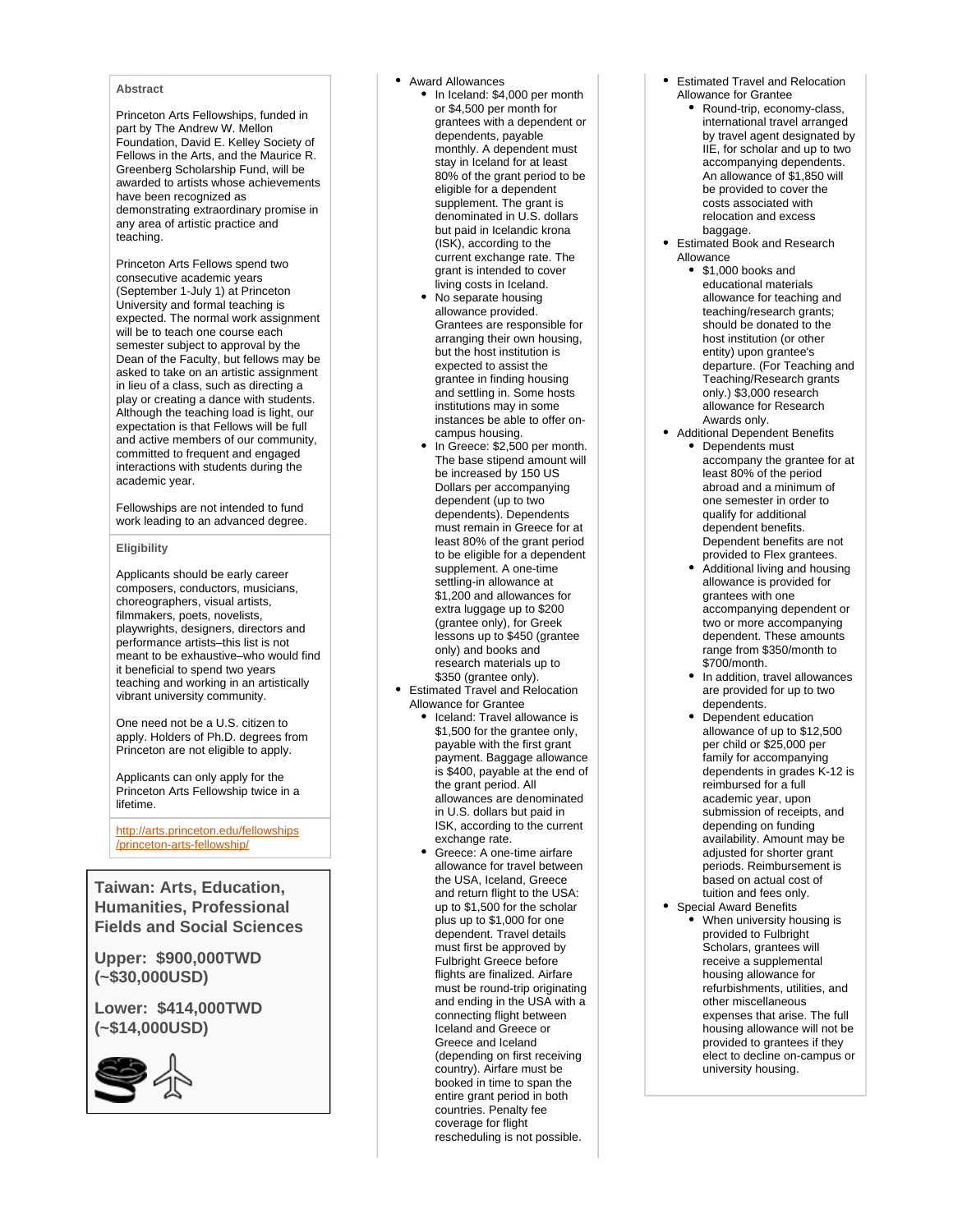**Taiwan: Arts, Education, Humanities, Professional Fields and Social Sciences**

#### **Funder**

[Fulbright Scholar Program](https://pivot.proquest.com/funding/results?quick_search=true&sponsorId=%2225bb4213-3847-4860-9348-d1d75de8f0f3%22&sponsorParentId=%2225bb4213-3847-4860-9348-d1d75de8f0f3%22)

[Council for International Exchange of](https://pivot.proquest.com/funding/results?quick_search=true&sponsorId=%22405b21e2-9101-49ba-93a7-d1d75de8f0f3%22&sponsorParentId=%22405b21e2-9101-49ba-93a7-d1d75de8f0f3%22)  [Scholars \(CIES\)](https://pivot.proquest.com/funding/results?quick_search=true&sponsorId=%22405b21e2-9101-49ba-93a7-d1d75de8f0f3%22&sponsorParentId=%22405b21e2-9101-49ba-93a7-d1d75de8f0f3%22)

#### [Institute of International Education \(IIE\)](https://pivot.proquest.com/funding/results?quick_search=true&sponsorId=%22653866ed-e73b-45c7-a380-d1d75de8f0f3%22&sponsorParentId=%22653866ed-e73b-45c7-a380-d1d75de8f0f3%22)

Funder's opportunity ID:13113- TW (Re-issue of 10111-TW, 11113- TW, 12113-TW)

#### **Funder Type**

Private Foundation or Non-Profit

#### **Amount**

#### **Upper: \$900,000TWD Lower: \$414,0 00TWD**

Up to 16 grants are available for 6 to 10 months, as follows:

- Teaching, and Teaching/Research grants: One semester grants may begin in September 2023 or February 2024. Two-semester grants must begin in September 2024.
- Research grants: Grants must begin between September 1, 2023 and April 1, 2024, and they must be completed by September 30, 2024.

Benefits include:

- Additional Dependent Benefits • Dependents must accompany the grantee for at least 80% of the period abroad and a minimum of one semester in order to qualify for additional dependent benefits. Dependent benefits are not provided to Flex grantees.
	- In Iceland, a \$500 travel allowance per dependent. Children can attend primary and lower-secondary public schools at little or no cost, which is a great way to integrate into Icelandic society. For those who wish to send their child/children to an international private school in the capital area, a limited stipend for tuition may be available, maximum \$5,000 per grantee.
	- Greece: Up to \$3,000 for primary and/or secondary private school.
- Special Award Benefits
	- In Iceland the scholar will be invited to monthly grantee enrichment events provided by the Fulbright Commission during the academic year. Also, the scholar will be taken out to lunch at the beginning and end of the grant period in Iceland for briefing, debriefing.
	- Special funding for disabled grantees
		- Funding is available for US Fulbright scholars to Iceland with a disability, be it a structural or functional impairment or activity/participation limitation, that entails additional costs that are not covered specifically through the Fulbright Program. Funding may be available for a wide range of disabilities, including, for example, hearing, vision or movement impairment. The funding could, for example, be used to assist with specialized housing needs, incountry transport or specialized assistance. The extra funding amount will depend on need and will be decided by the Commission after consultation with the scholar and can be expected to be between 2.000 and 9.000 USD. Funding is provided through the Bruce A. Fowler Mobility Fund.

**Applicant Type**

Individuals: Early Career and Emerging in Field

Individuals: Mid-Career to Established in Field

**Applicant/Institution Location**

United States

**Citizenship**

United States

**Activity Location**

South Africa

**Abstract**

Grantees must conduct research, teach undergraduate or graduate courses, or have a combination of teaching and research in their area of specialization. Grantees may also propose a professional project related to their area of specialization. Please note, applications in a range of disciplines will be considered. If teaching, grantees must contribute to curriculum development and provide tutorials, as well as supervise student research and theses, as needed. Affiliation is possible at any of the 26 universities or technical universities in the higher education structure.

Scholars selected for this award can choose to:

- Advise and/or mentor students Assist in faculty, curriculum, and
- /or program development Conduct a research project
- designated by the host institution Conduct a research project of the
- applicant's choosing Teach graduate and/or
- undergraduate courses designated by the host institution
- Teach graduate and/or undergraduate courses of the applicant's choosing
- Conduct a professional and/or artistic project

Only projects in the following disciplines will be considered: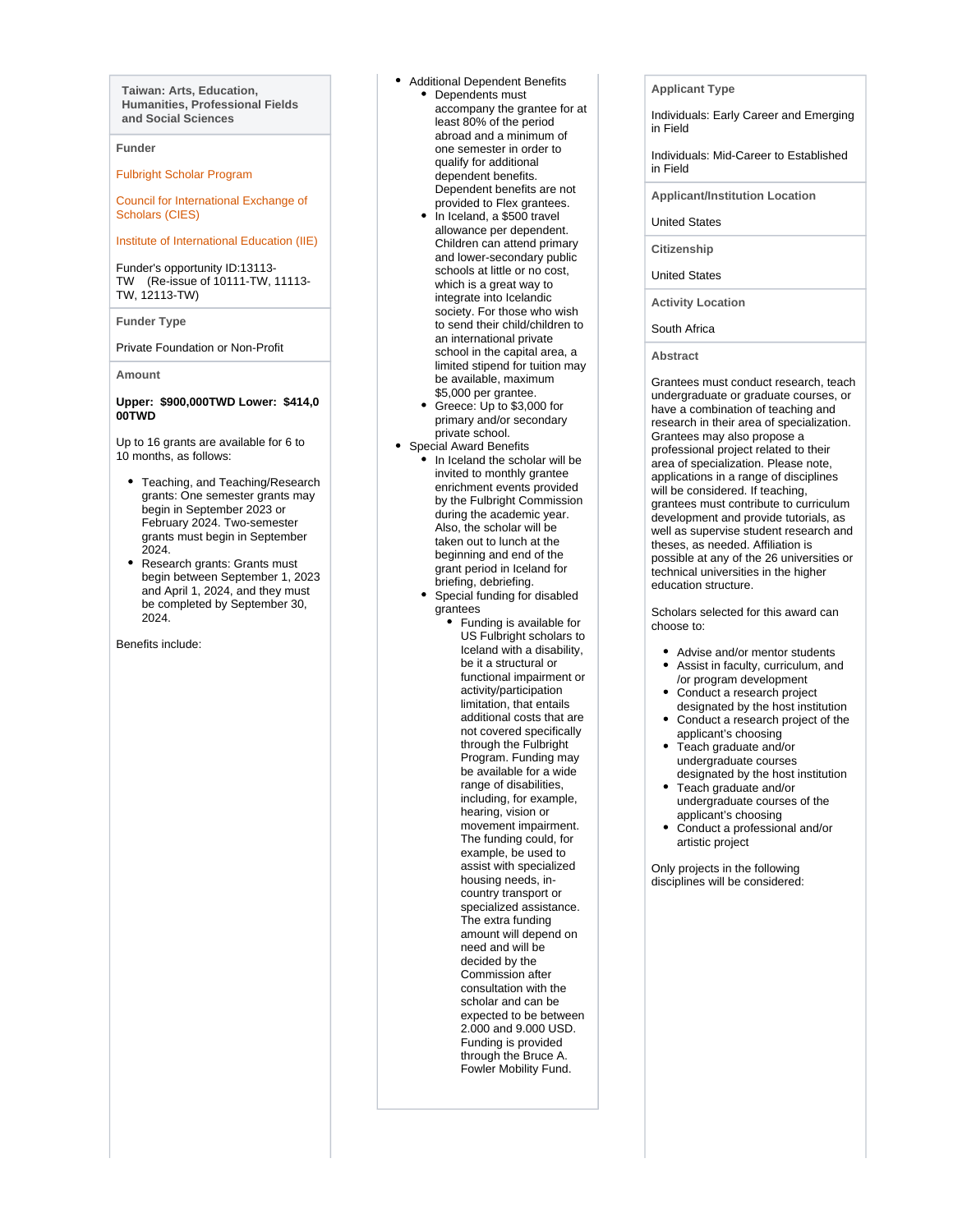- Award Allowances
	- Monthly Support:
		- Base Stipend
			- Teaching and Teaching/Research grants: NT\$90,000 (US\$3,200) per month
			- Research grants: NT\$69,000 (US\$2,400) per month
	- Living Allowance:
		- Teaching, Research, and Teaching/Research Grants: NT\$30,000 (US\$1,000) per month; an additional NT\$6,000 (US\$214) for accompanying spouse and NT\$6,000 (US\$214) per accompanying child, up to two children
	- Housing Allowance: • Teaching and Teaching /Research grants: Provided by the host institution (benefit equivalent to
		- approximately US\$1,200 per month) Research grants: Housing allowance of NT\$30,000 (US\$1,000) per month for the grantee including accompanying spouse; if the number of accompanying dependents is two or more people, the

# housing allowance is

- NT\$36,000 (US\$1,250) • Estimated Travel and Relocation
	- Allowance for Grantee A direct roundtrip economyclass air ticket will be provided for the grantee and up to three accompanying dependents
	- A one-time settling-in allowance and baggage allowance of NT\$36,000 (US\$1,250), upon arrival
- Estimated Book and Research Allowance
	- One-time research allowance of NT\$15,000 (US\$500)

**Applicant Type**

Individuals: Early Career and Emerging in Field

Individuals: Mid-Career to Established in Field

**Applicant/Institution Location**

United States

**Citizenship**

United States

**Activity Location**

Greece

Iceland

#### **Abstract**

This is an opportunity for creative individuals to gain inspiration from both the Arctic and the Mediterranean, creating and showcasing their art in both Greece and Iceland. The grant is open to all fields of art and design. Applications are welcome from visual artists, writers, poets, dancers, filmmakers, photographers, designers, musicians and other artists. Grantees will be expected to show their work or publish, depending on the field.

Project proposals will be judged on recognized professional standing and substantial professional accomplishments.

The grantee is encouraged to teach and /or mentor students in some capacity during the grant period.

Scholars selected for this award can choose to:

- Conduct a research project of the applicant's choosing
- Conduct a professional and/or artistic project

Only projects in the following disciplines will be considered:

- Architecture
- Art History
- Arts
- Creative Writing
- Dance
- Design
- Drama/Theater  $\bullet$
- Fashion Film/Cinema Studies  $\bullet$
- $\bullet$ Music
- Accounting/Finance
- American Studies
- Anthropology
- Archaeology
- $\bullet$ **Architecture**
- Area Studies, non- U.S.
- Art History  $\bullet$
- Arts
- Business
- Communication Creative Writing
- 
- Criminology/Criminal Justice
- Culinary Arts Dance
- $\bullet$
- Design Drama/Theater
- **Economics**
- $\bullet$
- Education
- $\bullet$ Fashion
- Film/Cinema Studies
- $\bullet$ Gender Studies
- History, American
- History, non- U.S.
- $\bullet$ International Relations
- Journalism
- Law
- Library Science
- **Linguistics**
- Literature, American
- Literature, non- U.S.
- Marketing
- $\bullet$ Media Studies
- Museum Studies
- Music
- $\bullet$ Philosophy
- Political Science
- Public Administration
- Public Policy  $\bullet$
- Religious Studies  $\bullet$
- Social Work
- Sociology
- $\bullet$ TEFL
- Tourism
- Urban Planning/Studies

Applications are especially encouraged in the fields of education and teacher education, multicultural and diversity studies, social sciences, public administration and urban planning

#### **Eligibility**

Scholars with a Ph.D. and the rank of associate or full professor (or the equivalent professional rank and experience) are preferred. For academics or professionals where proposals include teaching, at least five years of postdoctoral college or university teaching experience is expected. Research proposals can include early career applicants.

Applicants residing in the award country at the time of application or thereafter are not eligible to apply for this award.

A letter of invitation is required.

All teaching will be in English; proficiency in another language is not required.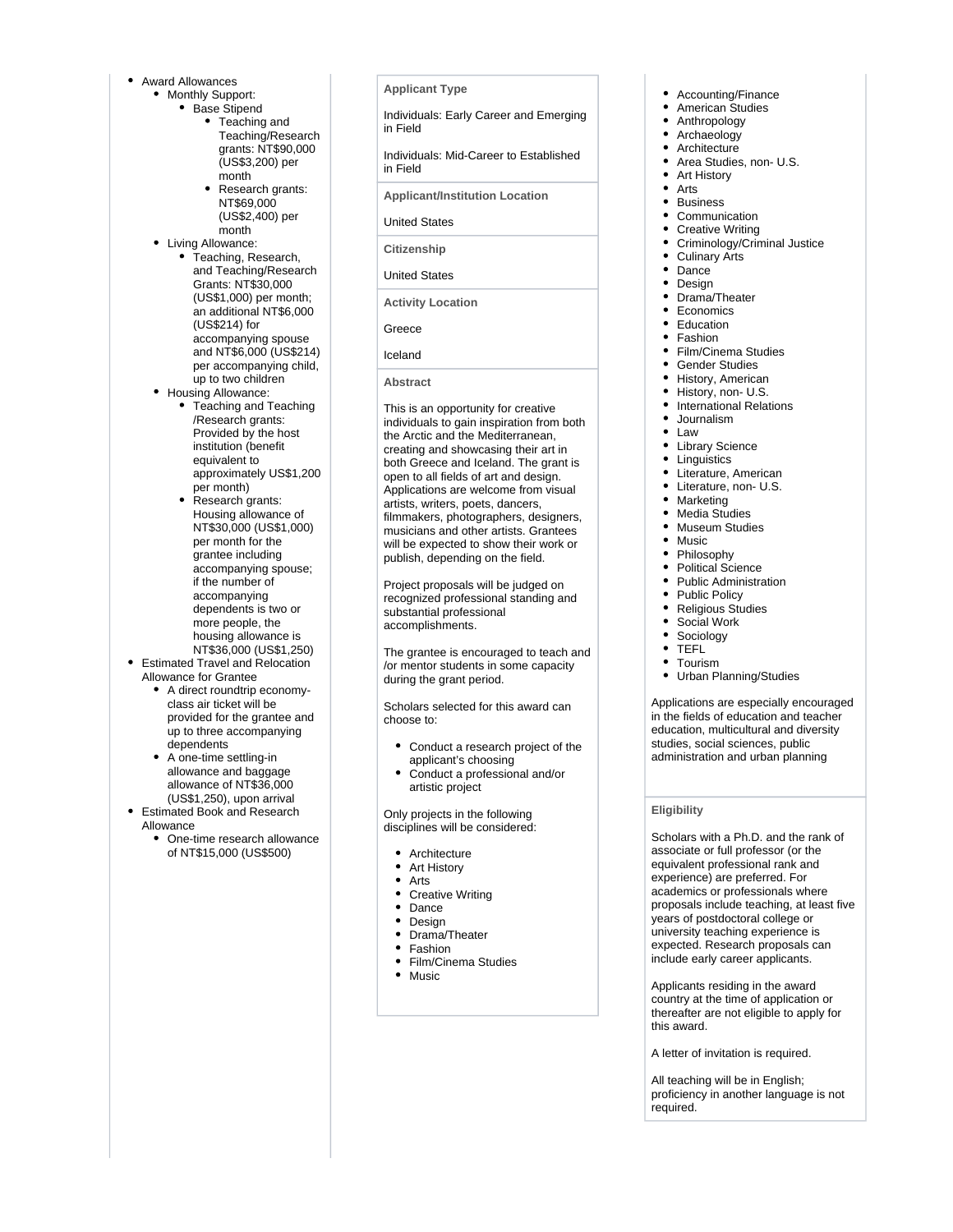- Additional Dependent Benefits
	- Dependents must accompany the grantee for at least 80% of the period abroad and a minimum of one semester in order to qualify for additional dependent benefits. Dependent benefits are not
	- provided to Flex grantees. Dependent tuition allowance of up to US\$10,000 per child per semester for accompanying dependents in grades 1-12, and up to US\$20,000 per family. The tuition allowance is only for regular semesters (the first semester begins in mid-September and ends in late January; the second semester begins in early February and ends in late June, depending on the lunar calendar).

#### • Special Award Benefits After receiving the Taiwan Alien Resident Certificate (ARC), national health insurance will be provided

- After accompanying, qualifying dependents obtain the Taiwan ARC and have been in Taiwan for 6 months continuously and calculate from ARC isssued date, national health insurance will be provided
- Exemption from Taiwan visa application fee (US\$160)
- Exemption from Taiwan income tax on the Fulbright stipend

#### **Applicant Type**

Individuals: Early Career and Emerging in Field

Individuals: Mid-Career to Established in Field

**Applicant/Institution Location**

United States

**Citizenship**

United States

**Activity Location**

Taiwan

**Abstract**

Award activities include:

## **Eligibility**

The grant is open to artists, early career academics, mid-career academics, professionals and senior academics. A Ph.D. (or other terminal degree) is required.

Applicants residing in the award country at the time of application or thereafter are not eligible to apply for this award Permanent residents of the award country are not eligible to apply for this award.

A letter of invitation is preferred.

[https://awards.cies.org/content/greece](https://awards.cies.org/content/greece-iceland-joint-award-arts-and-design)[iceland-joint-award-arts-and-design](https://awards.cies.org/content/greece-iceland-joint-award-arts-and-design)

[https://awards.cies.org/content/social](https://awards.cies.org/content/social-sciences-and-humanities-17)[sciences-and-humanities-17](https://awards.cies.org/content/social-sciences-and-humanities-17)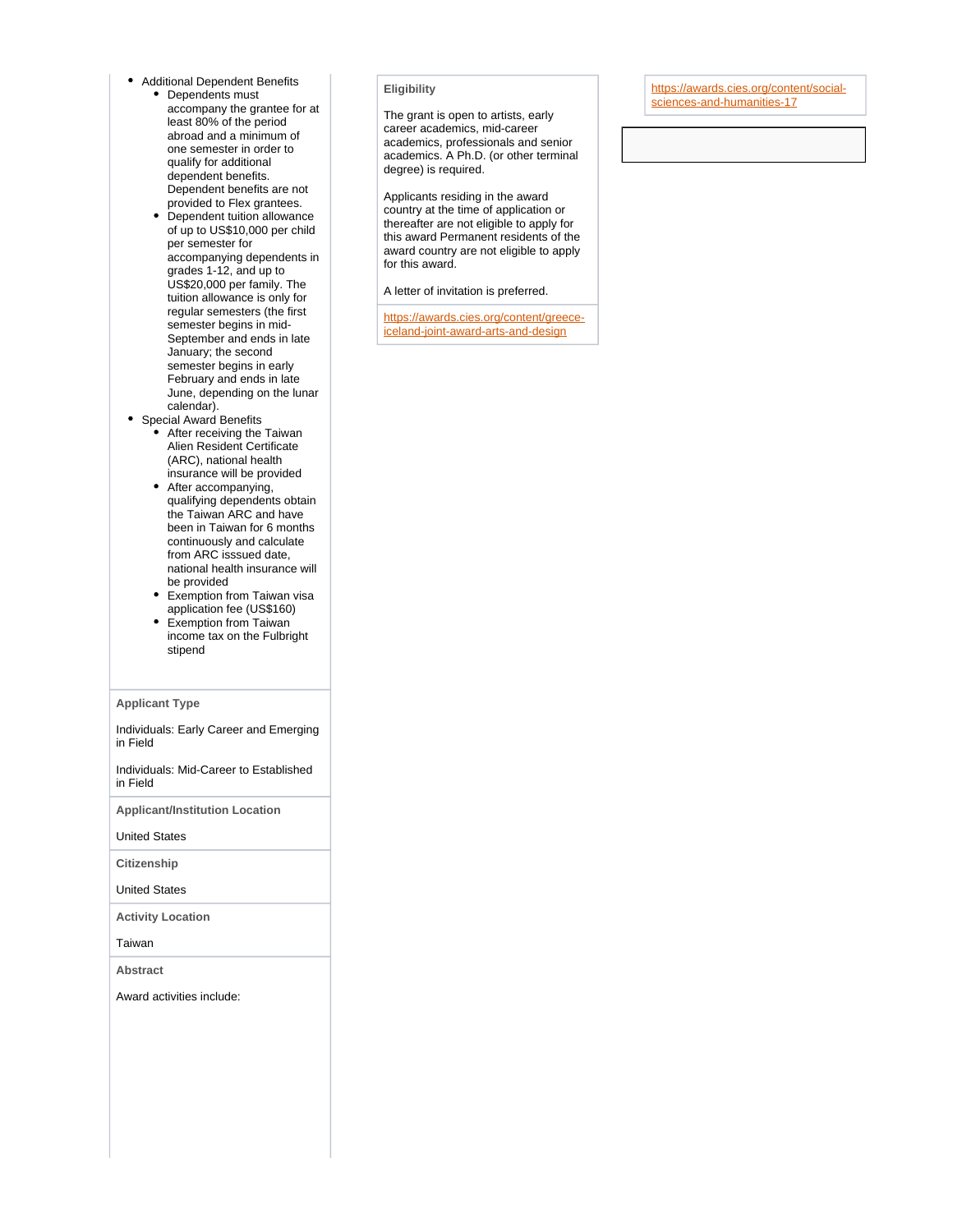- Teaching grants: Teach undergraduate and/or graduate courses in the area of scholar's specialization. Teaching loads range from three to 12 hours per week. Scholars may also be asked to serve in other capacities, such as thesis advisor, tutor, or editor, and assist with curriculum development, practical training, conference organization, public lectures, seminars, or research collaboration.
- Research grants: Conduct research in applicant's field of specialization.
- Teaching/Research grants: Teach and conduct research per semester in the field of specialization. Also, consult on curriculum, program, and faculty development and conduct seminars and workshops. Preference is given to research activities involving collaboration with local scholars. For teaching /research, the proportion of each should be determined in consultation with the host and clearly stated in the proposal.

Only projects in the following disciplines will be considered:

- Agriculture
- American Studies  $\bullet$
- Anthropology
- Archaeology
- Architecture
- Area Studies, non- U.S.
- Art History
- Arts
- Business
- Communication
- Creative Writing
- Dance
- Drama/Theater
- Economics
- Education
- Environmental Sciences
- Film/Cinema Studies
- Geography
- Geology
- 
- History, American History, non- U.S.
- Journalism
- Law
- 
- Library Science
- Linguistics
- Literature, American
- Literature, non- U.S.
- Music
- Philosophy
- Political Science
- Psychology
- Public Administration
- Public Health
- Religious Studies
- Social Work
- $\bullet$ Sociology
- Urban Planning/Studies